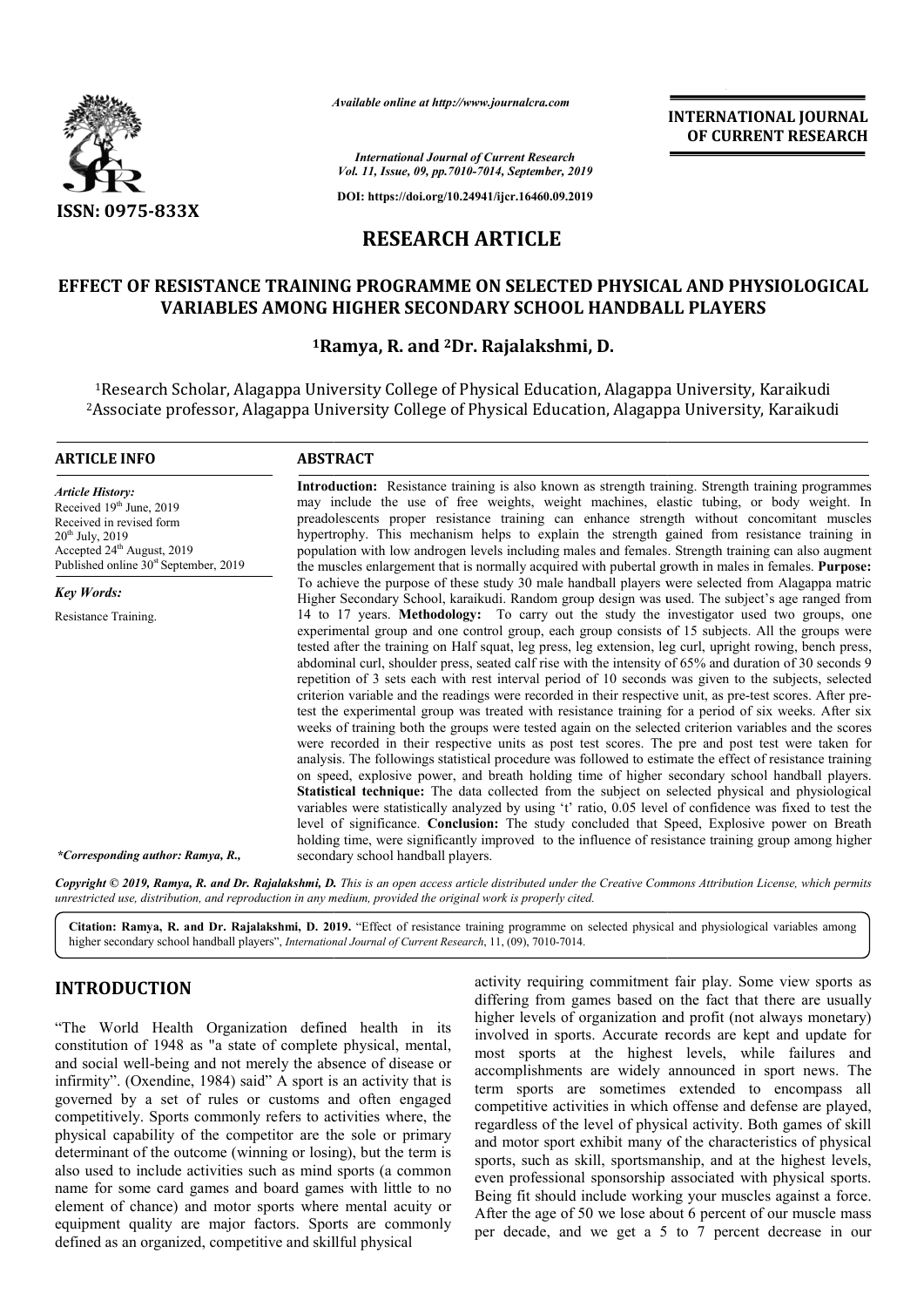metabolic rate. Thus, we burn fewer calories and apt to gain weight even though we are losing muscle. By adding resistance (weight training) to our exercise routine we can offset that loss, feel better and burn more calories. By strengthening our muscles we maintain or improve our bone density and improve balance. This helps prevent falls and bone fractures, as we grow older. For a long time now you have monitored your expanding waist size and have contemplated that you will need to do something to control the expanding girth. Yet not until the pair of pants that fit the most comfortable suddenly becomes too snug are you ready to move out of your comfort zone and into the gym to do something about it. Yet, what kind of exercise will help to get to a slimmer.

The goal or resistance training, according to the American sports medicine institute (ASMI), is to gradually and progressively overload the musculoskeletal system. So it gets stronger research shows that regular resistance training will strong than and tone muscles and increase bone mass. Resistance training should not be confused with weightlifting, power lifting or body building, which is competitive. Sports involving different types of strength training with non-elastic force such as gravity (weight training or plyometric) rather an immovable resistance (isometrics, usually the body's own muscles or a structural feature such as a door frame). Full range of motion is important in resistance training because muscle overload occurs only at the specific joint angles where the muscle is worked. Resistance training can be performed using various types of exercise equipment are resistance bands and exercise machines. Vieira F, *et al*. (2013)., The aim of this study was to compare the morphology and physical fitness of 104 under-16 male handball athletes with different competitive levels in function of their bone maturation. Methods: Athletes were divided into two groups, 59 competed in the NL-national league, with higher competitive level (14.06±0.66 years) and 45 competed in the RL-regional league (14.24±0.60 years). The morphology was evaluated by measuring body mass, height, sitting height, arm span, four lengths, four breadths, five girths and eleven skinfolds. The physical fitness assessment used eight tests (20-m shuttle run; 30-m sprint; sit-and-reach; horizontal and vertical jump with counter movement; overhead medicine ball throw-3 kg; handgrip; handball specific agility test). Bone age was determined using the TW3 method. Results: In morphological terms, NL athletes showed greater dimensions for all anthropometric variables except for hand length (transversal and longitudinal), biepicondylar femur breadth, mid-thigh girth and skinfolds. In physical fitness terms, these athletes have better results for VO2max, velocity, agility, arm strength and handgrip than athletes competing in the RL. Maturational differences explain the morphological profile superiority of NL athletes in terms of arm span, lower limb length, biacromial breadth and physical fitness profile for VO2max and arm strength. Conclusion: Maturation should be considered as a covariate when one intends to distinguish the morphological characteristics and physical fitness of under-16 athletes with different levels of practice. Deschenes MR, *et al*. (2006)., Weight lifting, or resistance training, is a potent stimulus to the neuromuscular system. Depending on the specific program design, resistance training can enhance strength, power, or local muscular endurance. These improvements in performance are directly related to the physiologic adaptations elicited through prolonged resistance training. Optimal resistance training programs are individualized to meet specific training goals. When trained properly (i.e., similar intensity and volume), these functional

and physiologic adaptations are similarly impressive among women and the aged as they are among young men. Yet, in contrast to relative measurements, sex and age differences exist in the absolute magnitude of adaptation. Of equal importance, perhaps most notably among the elderly, are the important health benefits that may also be derived from resistance training. For example, bone density, insulin sensitivity, and comorbidities associated with obesity can be effectively managed with resistance exercise when it is conducted on a regular basis. The extent of the functional and health benefits to be accrued from resistance training depend on factors such as initial performance and health status, along with the specification of program design variables such as frequency, duration, intensity, volume, and rest intervals.

**Statement ot the Problem:** The purpose of this study was to find out the effect of resistance training programme on selected physical and physiological variables among higher secondary school handball players.

**Hypothesis:** It is hypothesized that the resistance training programme may improve the selected physical and physiological variables among higher secondary school handball players.

## **MATERIALS AND METHODS**

### **Selection of the Subjects**

- 1) To achieve the purpose of this study thirty handball players were selected at random, from the Alagappa matric higher secondary school, karaikudi, sivagangai district.
- 2) The age of the subjects ranged from 14 to 17 years. The selected subjects were divided in to one experimental group and one control group at random.

**Selection of Experimental Variables:** The research scholar reviewed the various significant changes on selected performance variables that selected to Resistance training a period of six weeks, the research scholar reviewed the variable literature from Book, Journals, periodicals, magazines and research papers taking in to consideration the Speed and Explosive power and Breath holding time Dependent Variables and Resistance trainingsuch as Half squat, leg press, leg extension, leg curl, upright rowing, bench press, abdominal curl, shoulder press, seated calf rise with the intensity of 65% and duration of 30 seconds 9 repetition of 3 sets each with rest interval period of 10 seconds was given to the subjects. They were equally divided into two groups. Each group consists of fifteen subjects. Resistance training according to the training programme three days in a week. The control group was not permitted to participate in the experimental training programme. The experimental group 15 students were allowed to take part in the regular Resistance training programme for Forty five minutes with interval period for six weeks. There was no specific training for above said training period. The first of preparing the body for strenuous training activity is to Warm-up. Stretching exercise increases readiness to perform and help prevent injuries. Care was to be taken to prevent injury by moving slowly, focusing on the muscle when changing the stretching position from one position to another. The trained are one go to the point where is moderate amount of tension holding the position from 10 to 15 seconds mentally and then relax.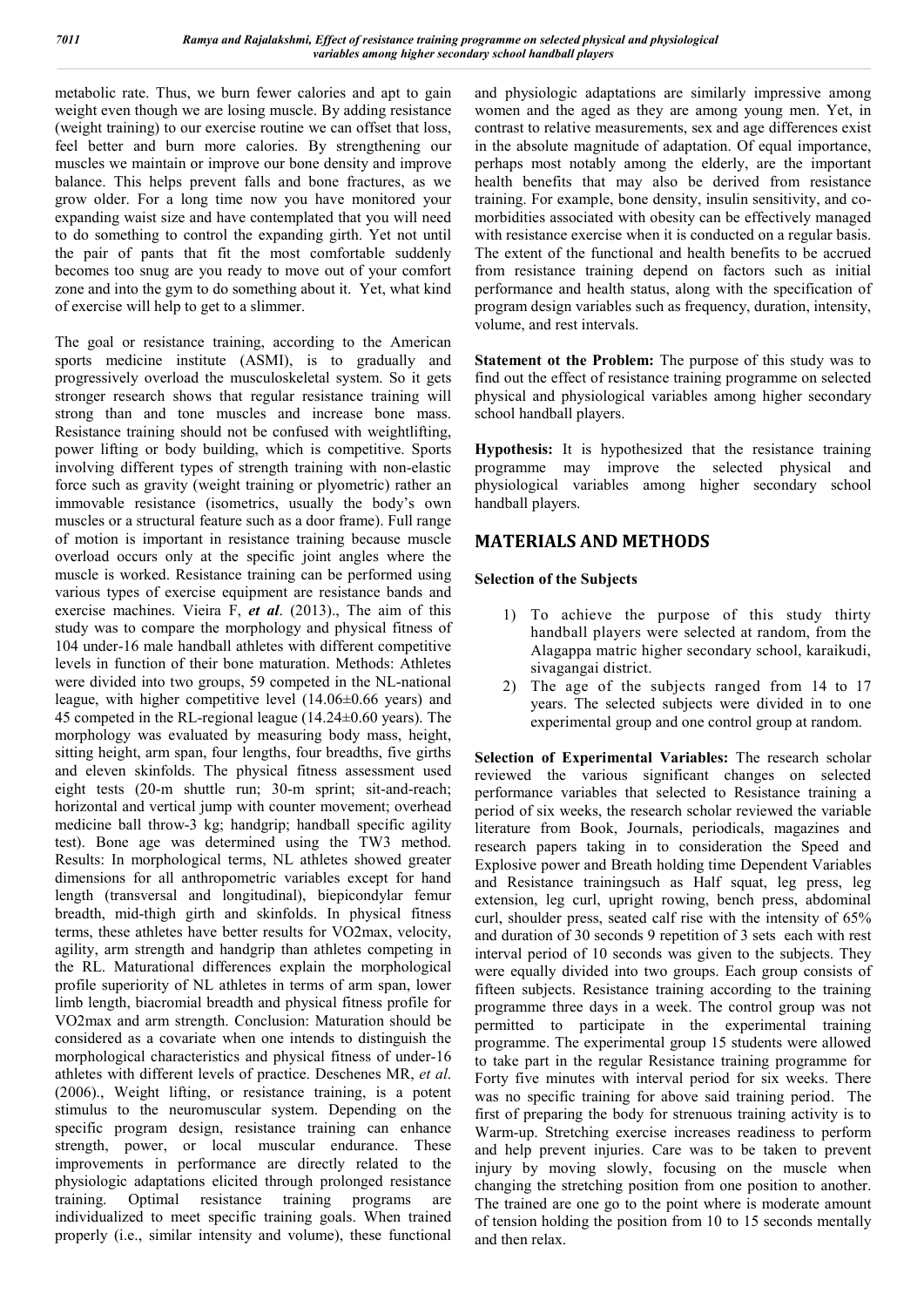





**Figure 1. Bar diagram showing the pre and post mean test value of experimental and control group on speed**

|  |  |  | Table 2. Bar diagram showing the pre and post mean test value of experimental and control group on explosive power |  |
|--|--|--|--------------------------------------------------------------------------------------------------------------------|--|
|  |  |  |                                                                                                                    |  |

| Variable        | Group        | Mean  |               |      | SD   |      | df | t' ratio |
|-----------------|--------------|-------|---------------|------|------|------|----|----------|
|                 |              | Pre   | Post          | Pre  | Post |      |    |          |
| Explosive power | Control      | 2.12  | 2.06          | 0.12 | 0.28 | 0.03 | 14 | .08      |
|                 | Experimental | ل 1 . | 2.21<br>2.Z P | 0.04 | 0.04 | 0.07 |    | 18.36*   |

\*Significance at 0.05 level of confidence



**Figure 2. Bar diagram showing the pre and post mean test value of experimental and control group on explosive power**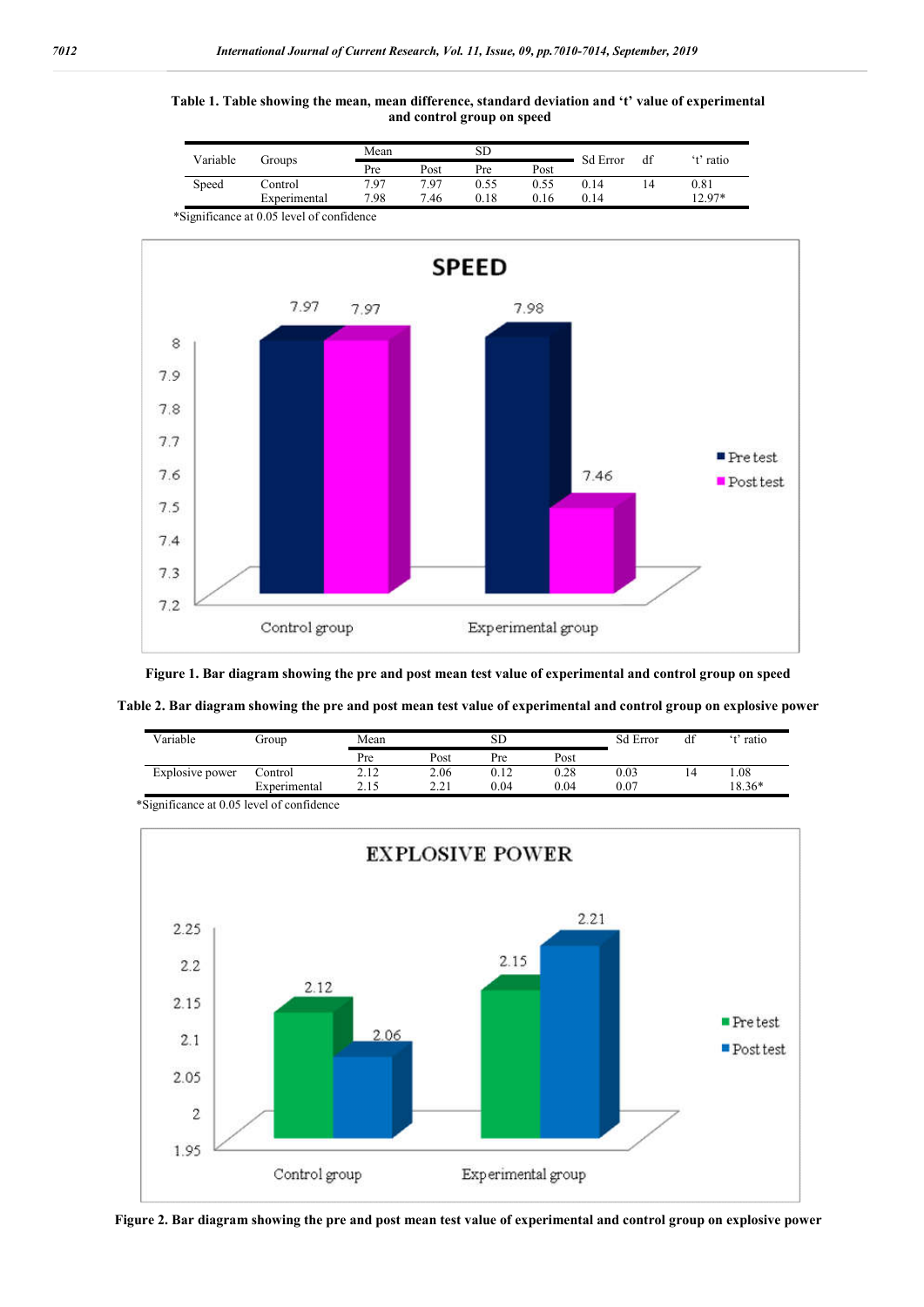#### **Table 3. Table showing the mean, mean difference, standard deviation and 't' value of experimental and control group on resting heart rate**

| Variable                               | Group              | Mean  |       | <b>SD</b> |      | <b>Sd Error</b> |    | 42      |
|----------------------------------------|--------------------|-------|-------|-----------|------|-----------------|----|---------|
|                                        |                    | Pre   | Post  | Pre       | Post |                 | df | ' ratio |
| Breath holding time                    | Control            | 22.09 | 22.09 | 1.34      | 1.34 | ົ່າ =<br>U.33   | 14 | 0.94    |
|                                        | Experimental       | 22.14 | 22.83 | 0.42      | 0.38 | 0.35            |    | $1.56*$ |
| 1.021<br>$\cdot$ $\sim$<br>$\sim$ $-1$ | $\sim$ 1<br>$\sim$ |       |       |           |      |                 |    |         |

\*Significance at .05 level of confidence.



**Figure 3. Bar diagram showing the pre and post mean test value of experimental and control group on resting heart rate**

Analysis of data were presented the table I table II and Table III and t-test was used to find out comparison between means. The subjects for this study were selected at random but the groups were equal in relation to the factors that have been examined. Hence the difference among the means of the two groups in the pre test had take into account during the analysis of the post test difference among the means. This was achieved by the application of t-ratio where the final means were for significance, when the post test means were significant; the tratio test was administered to find our the paired means significant difference. The Table 4 shows that the mean values of pre-test and post-test of control group on speed were 7.97 and 7.97 respectively. The obtained 't' ratio was 0.81, since the obtained 't' ratio was less than the required table value of 2.15 for the significant at 0.05 level with 14 degrees of freedom it was found to be statistically insignificant. The mean values of pre-test and post-test of experimental groups on speed were 7.98 and 7.46 respectively. The obtained 't' ratio was 12.97 since the obtained 't' ratio was greater than the required table value of 2.15 for significance at 0.05 level with 14 degrees of freedom it was found to be statistically significant. The result of the study showed that there was a significant difference between control group and experimental group in speed. It may be concluded from the result of the study that experimental group improved in speed due to six weeks of resistance training. The Table 2 shows that the mean values of pre-test and post-test of control group on explosive power were 2.12 and 2.06 respectively. The obtained 't' ratio was 1.08 since the obtained 't' ratio was less than the required table value of 2.15 for the significant at 0.05 level with 14 degrees of freedom it was found to be statistically insignificant. The mean values of pre-test and post-test of experimental groups on explosive

power were 2.15 and 2.21 respectively. The obtained 't' ratio was 18.36 since the obtained 't' ratio was greater than the required table value of 2.15 for significance at 0.05 level with 14 degrees of freedom it was found to be statistically significant. The result of the study showed that there was a significant difference between control group and experimental group in explosive power. It may be concluded from the result of the study that experimental group improved in explosive power due to six weeks of resistance training. The Table 5 shows that the mean values of pre-test and post-test of control group on breath holding time were 22.09 and 22.09 respectively. The obtained 't' ratio was 0.94 since the obtained 't' ratio was less than the required table value of 2.15 for the significant at 0.05 level with 14 degrees of freedom it was found to be statistically insignificant. The mean values of pretest and post-test of experimental groups on breath holding time were 22.14 and 22.83 respectively. The obtained 't' ratio was 11.56 since the obtained 't' ratio was greater than the required table value of 2.15 for significance at 0.05 level with 14 degrees of freedom it was found to be statistically significant. The result of the study showed that there was a significant difference between control group and experimental group in breath holding time. It may be concluded from the result of the study that experimental group improved in breath holding time due to six weeks of resistance training.

#### **DISCUSSION ON FINDINGS**

The results of the study indicate that the experimental group namely resistance training had significantly improved in the selected dependent variables namely speed, explosive power,